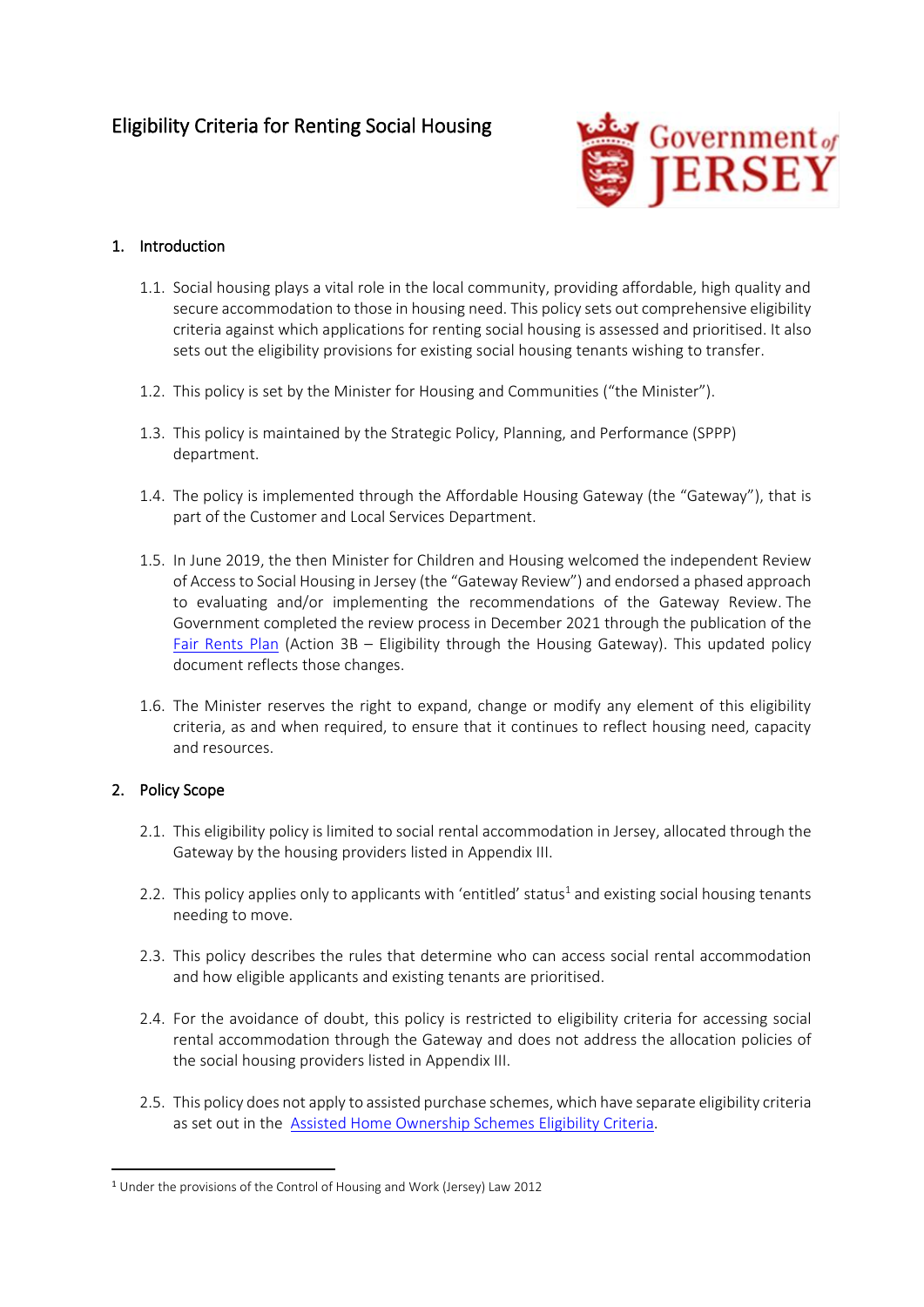#### 3. Policy Objectives

3.1. The objectives of the eligibility rules are to:

- Meet the needs of eligible households who have a low income but who are not otherwise disadvantaged.
- Meet the needs of households faced with an immediate housing crisis e.g., facing homelessness.
- Provide a safety net for disadvantaged households e.g., living in over-crowded conditions.
- Ensure that applicants are assessed and banded by their degree of housing need and presented to providers in such a way that allocation of available properties are to those in the greatest need who have been waiting longest.
- Ensure that procedures and processes that determine who can access social rental accommodation are transparent and fair.

#### 4. Eligibility criteria

- 4.1. The Gateway is the single access point for renting social housing. The Gateway's remit is to:
	- Decide whether an applicant is eligible to rent social housing or if an existing tenant is eligible for transfer.
	- Assess eligible applicants or tenants against the Bands that define priority of housing need.
	- Manage the Gateway waiting list, shared with all social housing providers.
- 4.2. The Gateway applies eligibility criteria consistently, so that all applicants in a similar situation can be confident they will be treated in the same way.
- 4.3. An applicant to the Gateway is eligible to be placed on the waiting list to rent social housing if they:
	- Are over 18 years old.
	- Have 'Entitled' residential status.
	- $\blacksquare$  Have been resident in Jersey for more than 6 months prior to the date of application<sup>2</sup>.
	- Do not own a property in Jersey or elsewhere in the world.
	- Do not exceed the household income limits set out in this policy (see Appendix I below);
	- Do not have savings or capital assets of more than £70,000.

And meet at least one of the following criteria:

<sup>&</sup>lt;sup>2</sup> The 'more than 6 months' residency requirement does not apply to applicants who can demonstrate that they are serving members or former members (Veterans) of the UK Armed Forces. A Veteran is defined as anyone who has served at least one day in Her Majesty's Armed Forces (Regular or Reserve) or Merchant Mariners who have seen legal duty on legally defined military operations.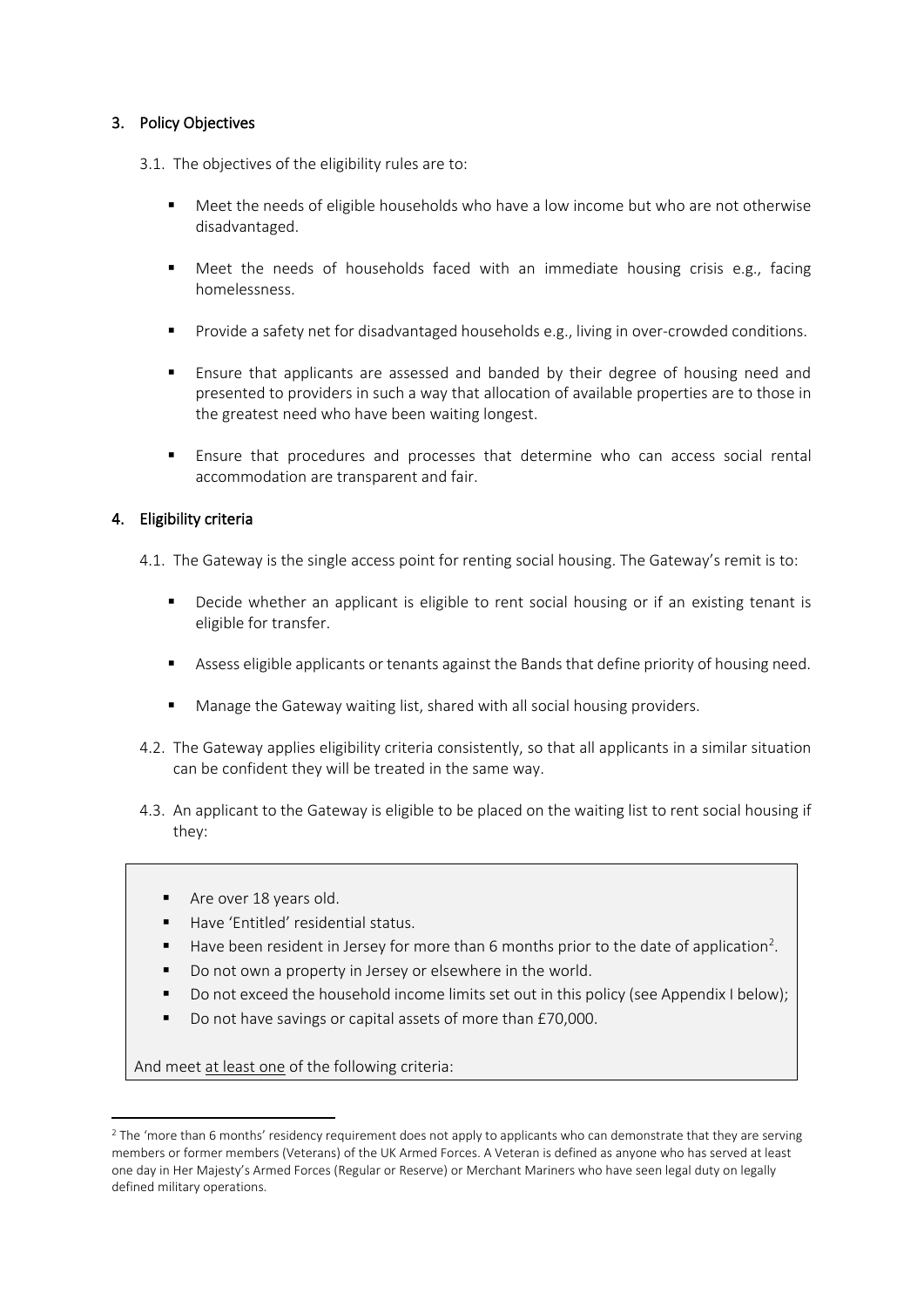$\blacksquare$  Are medically exempt from working<sup>3</sup>, with a need of specific types of housing, but cannot afford this accommodation in the private sector.

OR

OR

- Have a family with children and be in receipt of a relatively low income.
- Are over 40 years of age and in receipt of a relatively low income.

#### 5. Supplementary Eligibility Criteria

- 5.1. Meeting the eligibility requirements set out above are also contingent on the following conditions being met as appropriate:
	- **Couples:** Couples in a long-term relationship, who are not married or in a civil partnership, may be asked to submit documentary evidence to confirm that the relationship is genuine and long-term.
	- Non-residentially qualified partner: If an applicant's partner is not residentially qualified, the non-qualified partner will only be able to live in the property whilst they are a partner of the qualified tenant. If a non-qualified partner subsequently becomes entitled, they can apply to become a joint tenant should they wish.
	- Those expecting a child (Birth/Adoption/Fostering):

- Where an applicant is expecting a child, which entitles the applicant to an additional bedroom in accordance with the bedroom policy (see section 10), their application will not become active until week 24 of the pregnancy. Whilst an application can be submitted prior to 24 weeks it will be deferred until this point is reached.

- Where an applicant is in the process of adopting a child, which entitles the applicant to an additional bedroom in accordance with the bedroom policy, their application will not become active until the successful completion of Step 4 of Jersey's adoption process<sup>4</sup>. Whilst an application can be submitted at an earlier stage in the adoption process it will be deferred until Step 4 is completed successfully.

- Where an applicant is in the process of fostering a child, which entitles them to an additional bedroom in accordance with the bedroom policy, their application will not become active until the successful completion of Step 4 of Jersey's fostering process<sup>5</sup>. Each foster child is eligible for their own bedroom regardless of their age.

<sup>&</sup>lt;sup>3</sup> An applicant who has a long-term illness or disability that exempts them from being required to seek work under the Income Support legislation, whether or not the applicant receives Income Support. The Gateway will consider each case on the merits of the evidence supplied by medical professionals. The Gateway will need to be satisfied that an applicant has a long-term medical condition making it likely that they will continue to be exempt from a requirement to seek work under the Income Support legislation whilst of working age. [edit this footnote text]

<sup>4</sup> Successful completion of Step 4 grants approval to adopt. The full adoption process in Jersey is available via the following link:<https://www.gov.je/Caring/Children/FosteringAndAdoption/ThinkingOfAdoption/Pages/ApplyingToAdopt.aspx>

<sup>5</sup> Medical, criminal and a full assessment is conducted before completion of Step 4 in the fostering process. The complete fostering process in Jersey is available via following link:

<https://www.gov.je/Caring/Children/FosteringAndAdoption/BecomeAFosterCarer/Pages/WhoCanFoster.aspx>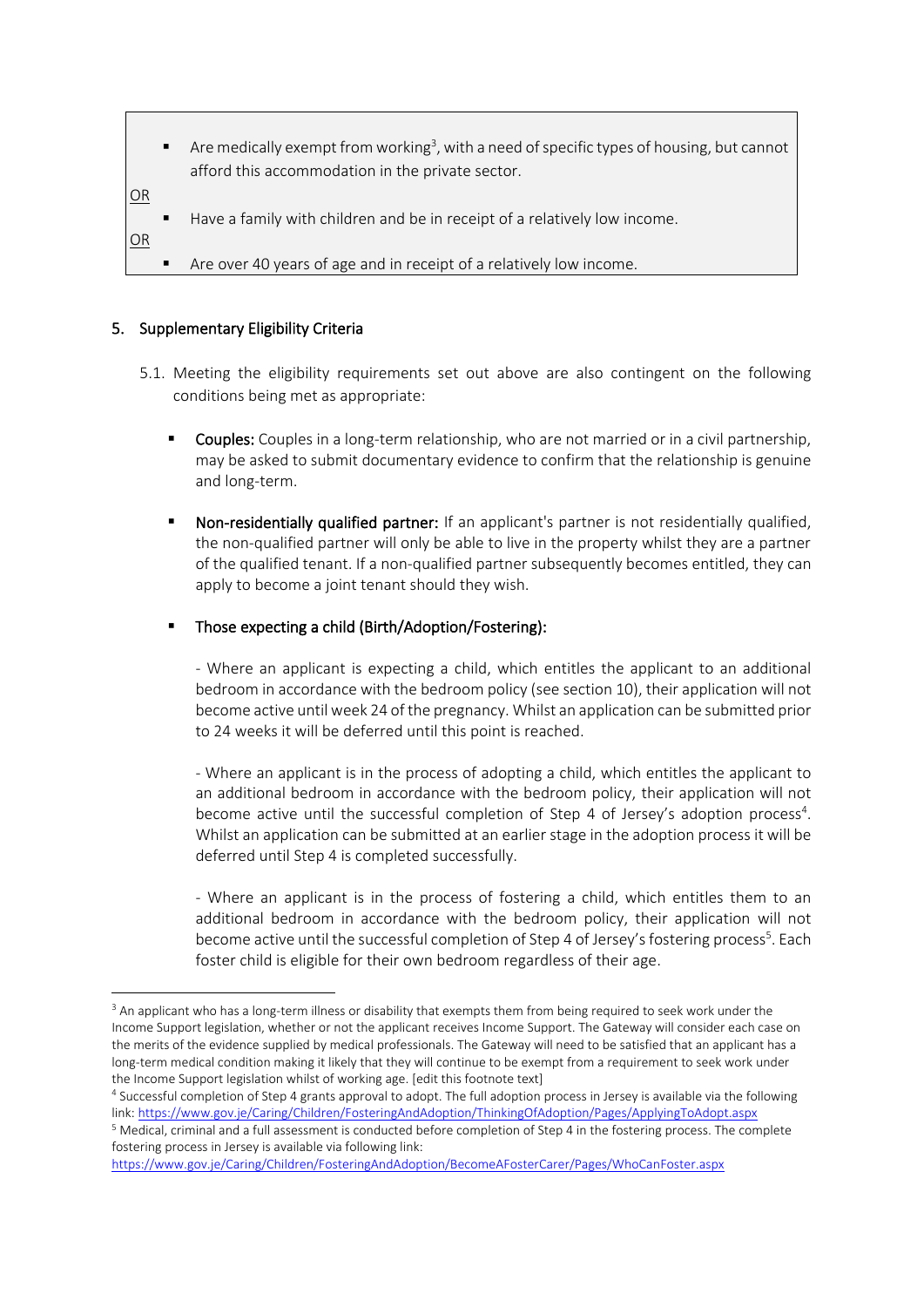- The Gateway should be notified if there are special reasons why an applicant cannot remain in existing accommodation until the due date of the pregnancy or completion of adoption or fostering. This should be supported by a medical professional or supporting agency.

- As all allocations are subject to availability there is no guarantee that an offer of accommodation will be made before the arrival of a child.

- Young mothers: Mothers under the age of 18 who are unable to stay with their families are not eligible for social housing. Depending on their circumstances they may be housed by the Children's Service or by the Causeway Association.
- Separated parents: An applicant to the Gateway who has separated from the mother or father of their child/children is eligible to apply to house themselves and their children if they meet the Gateway criteria. Children can only be housed once, therefore children can only be considered on the application of one parent. The parent who cares for the child/children most of the time would be the application that the Gateway considers were both parents to apply at the same time; this would need to be evidenced by a court agreement or a signed letter from the other parent. If both parents care for the child/children equally (50% each) and were to apply at the same time, then the parent who has the lower household income would be the applicant that the Gateway considers. If the child/children of an applicant are already housed in social housing with the other parent, or if an applicant is not the main care provider for their child/children, then the applicant could only be considered if they meet the Gateway criteria in their own right.
- Homelessness: Applicants who are homeless or about to be made homeless (by an Eviction Order issued by the Court<sup>6</sup>) will be placed in Band 1. This special priority does not apply to anyone who has made themselves homeless deliberately or, to people being evicted from existing accommodation because of unacceptable behaviour or serious rent arrears. Emergency accommodation is provided by voluntary sector organisations (e.g., The Shelter Trust, Sanctuary Trust or Woman's Refuge). Social housing providers do not have emergency accommodation.
- **EXECT FERANCY History:** An application for social housing may be rejected by the Gateway if it comes to light that the applicant has had a previous tenancy terminated because of a breach of tenancy on their part e.g., anti-social behaviour or significant rent arrears. In all cases the specific circumstances of an applicant's tenancy history will be considered.
- **Property ownership:** The Gateway will not normally consider an application from someone who owns property. However, if a prospective applicant feels they have an exceptional mitigating reason concerning property ownership, they should contact the Gateway Team (see section 7.1).

#### 6. Transfers

<sup>6</sup> This is distinct from the commencement of eviction process or the issuance of a notice to terminate a tenancy by a landlord, which are not grounds for placement in the highest priority Band.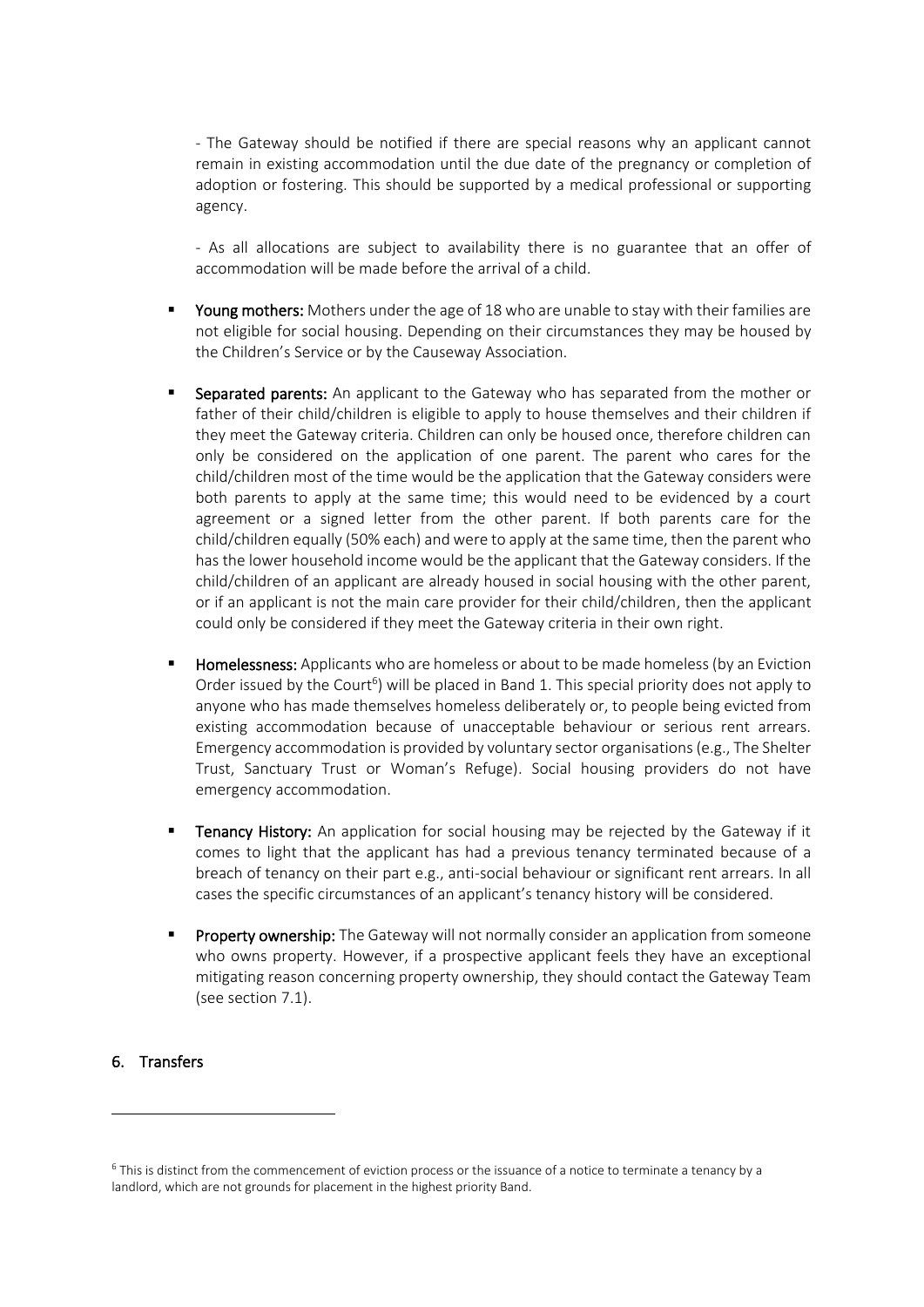- 6.1. Existing social housing tenants can apply to transfer to another social housing property through the Gateway should their circumstances change, and the existing accommodation no longer meet their needs. Acceptable reasons for a transfer request include:
	- Living in a property too large for their needs.
	- A medical condition where their current accommodation is deemed unsuitable for their medical needs and cannot be adapted or if a family member qualifies for an additional bedroom on medical grounds.
	- Opposite-gender children (one of them at least 5 years old) who are having to share a bedroom.
	- Overcrowding in existing accommodation where children of the same gender, with more than a five-year age gap, are sharing a room.
- 6.2. Existing tenants who need to transfer to a new social housing property because their landlord needs their current home back for refurbishment, redevelopment or disposal will be rehoused by their landlord in alternative social housing stock. Alternatively, they can be added to the Gateway waiting list should they wish to be considered by all housing providers. In these circumstances they would be prioritised within Band 1 on the Gateway list<sup>7</sup>.

### 7. Exceptions

- 7.1. It is recognised that on occasion an applicant's circumstances may not strictly meet the eligibility criteria even though the applicant demonstrates a genuine need to rent social housing or to transfer to another social housing property. If a Gateway officer believes there are reasonable exceptional circumstances that warrant an applicant being deemed eligible, their application may continue outside of the eligibility rules, subject to confirmation from the Minister or a senior officer holding delegated responsibility on behalf of the Minister. These cases will be kept to a minimum for reasons of fairness.
- 7.2. The Minister will review all exceptional decisions taken outside the written guidelines and will consider the need to update or amend the written guidelines on an annual basis.

#### 8. Application process

- 8.1. Once an applicant has been assessed and their application placed into one of the priority Bands (see section 9 and Appendix II) applications are maintained in date of application order.
- 8.2. The Gateway will request a range of documents to support applications (e.g., bank statements, marriage certificates, birth certificates, declarations concerning rental history). Gateway staff will either visit applicants at home or invite them to its office to discuss the application in more detail. If an applicant has a medical condition that means they will require a specific type of

<sup>&</sup>lt;sup>7</sup> Banding prioritisation could be re-assessed if an applicant turns down being re-housed in accommodation assessed by the Gateway to be appropriate for their needs.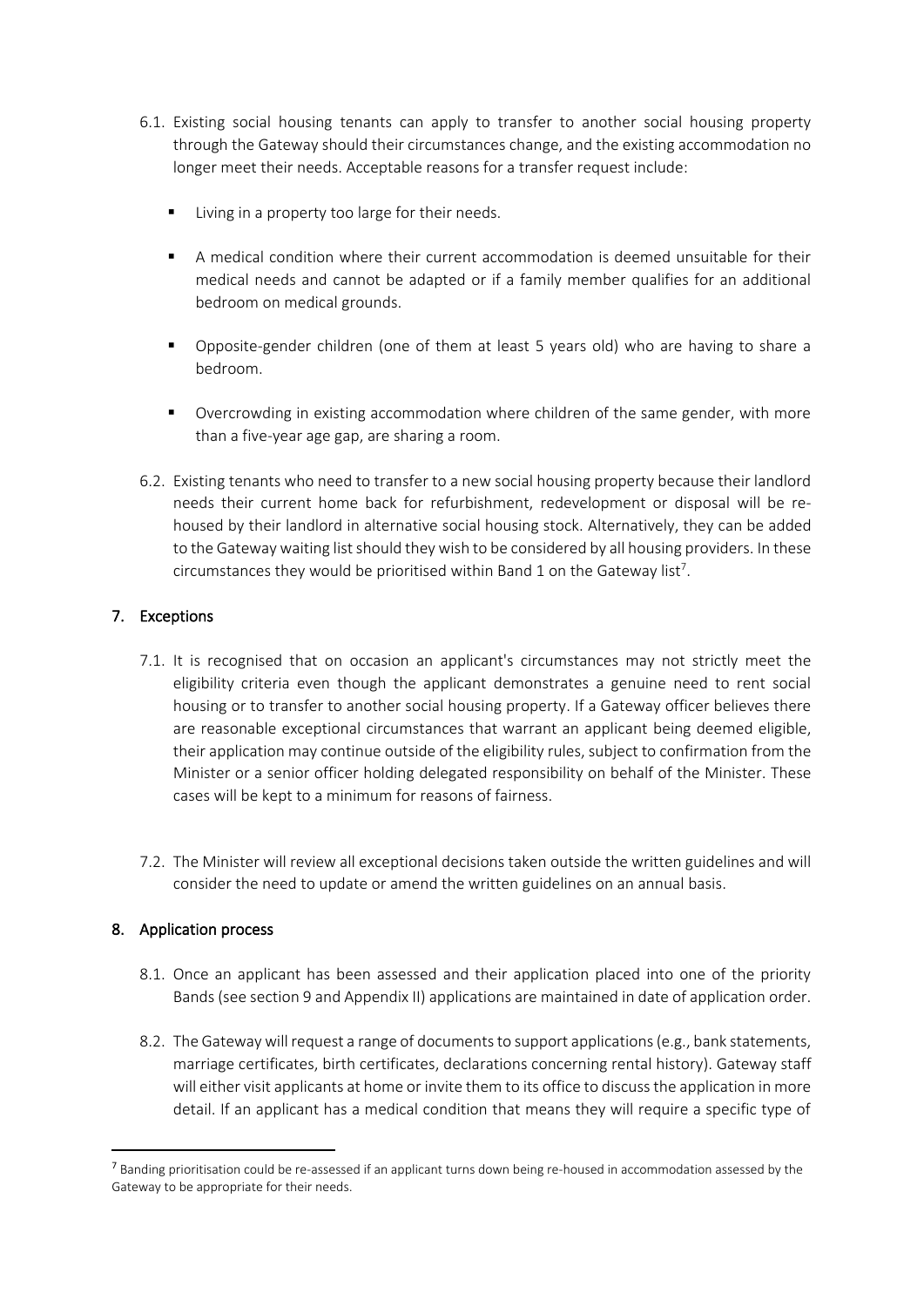property, Gateway staff may ask for information from doctors and/or specialists or arrange for an assessment to be carried out by Health & Community Services. Gateway staff may also, where relevant, seek advice from the Occupational Therapists, Children's Service, Police and Family Nursing Services, other professional bodies or GoJ departments to support an application.

- 8.3. If an application for social housing or transfer request is rejected because it does not meet the Gateway criteria, the applicant(s) will be informed of the decision and the reasons for the decision explained. An applicant can request a review of a decision (see section 14). Every application is treated individually; exceptional or mitigating factors will be considered on request.
- 8.4. There are five social housing providers in Jersey (see Appendix III) who allocate their accommodation through the Gateway. However, these providers have their own allocations procedures. The largest provider, Andium Homes, operates a Choice-Based Lettings system through its website, providing applicants assigned with Gateway numbers an element of choice in identifying preferred properties.
- 8.5. The other social housing providers in Jersey are the Housing Trusts. They operate independently of government, managing their own housing stock and apply their own allocations policies. The Housing Trusts operate a 'best fit' model. When there is a vacancy within their housing stock, the Trusts' representatives access the Gateway list to identify the applicant (using Gateway criteria) whose needs best meet the available unit of accommodation and who they deem to be in the greatest need.
- 8.6. Existing social housing tenants who request a transfer will be considered alongside new applicants on the waiting list. Existing tenants are advised to review their current tenancy agreement to ensure they fully understand their obligations regarding the condition they are expected to leave their current home in before transfer. Any tenant wishing to transfer will need to ensure their rent account is clear of any rent arears for at least 6 months.
- 8.7. Only the immediate family of an applicant will be registered as part of the household for the Gateway. Immediate family includes the main applicant, their spouse or partner, and their children.
- 8.8. If an applicant lives with someone who would not normally be defined as immediate family (e.g., because of care or support reason) the main applicant should submit their application and then discuss with Gateway staff. If there is a health need for the applicant to live with someone not in their immediate family the Gateway will require supporting evidence from a health professional.
- 8.9. If an applicant is not a main care provider for their children<sup>8</sup>, those children will not normally be considered as part of their household for the purposes of the Gateway.

#### 9. Banding

<sup>&</sup>lt;sup>8</sup> Children who do not live with the applicant for at least 50% of the time (see section 5.1).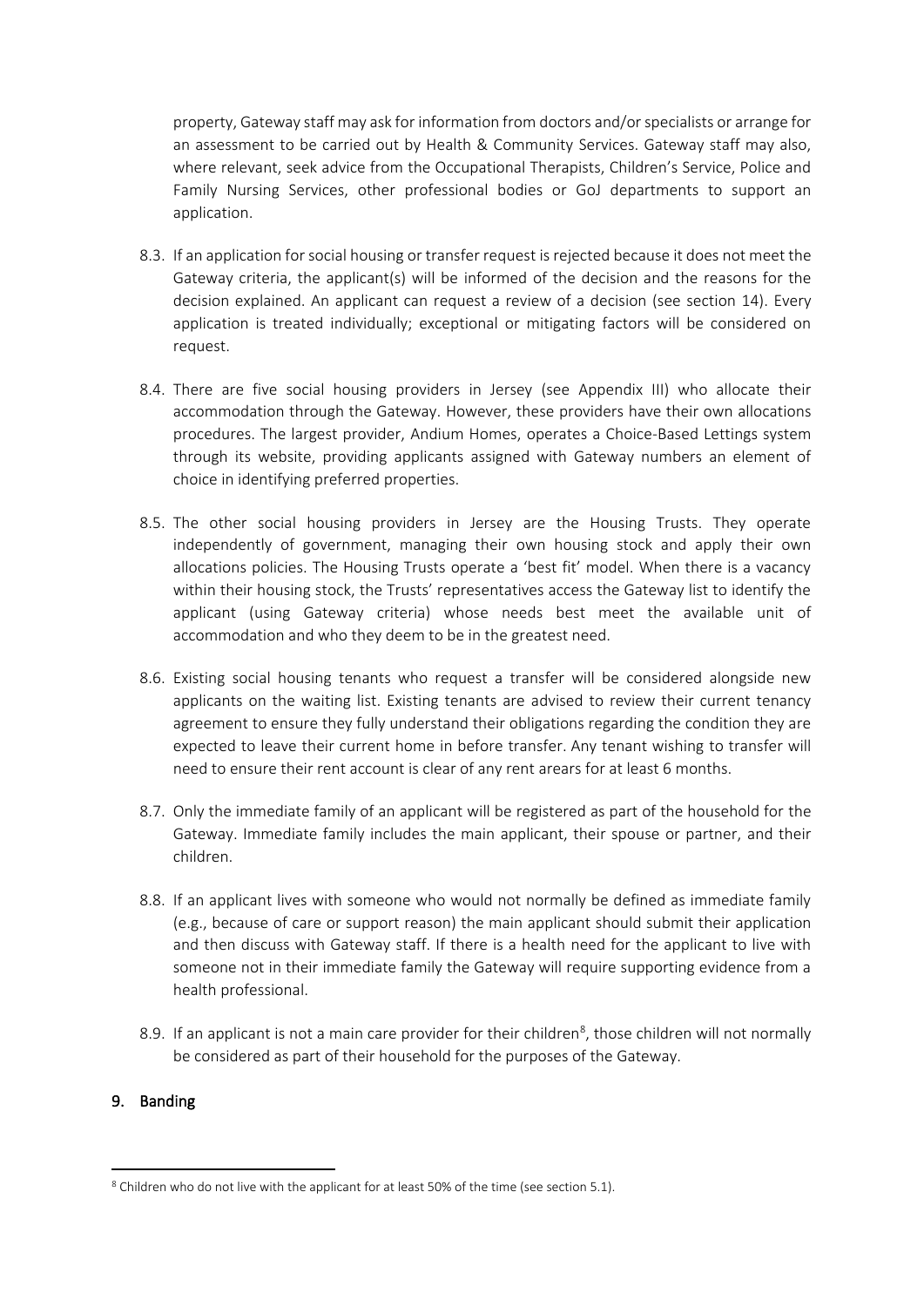- 9.1. The Gateway process places eligible applicants into three Bands that categorise priority of need - Band 1 (Urgent Need), Band 2 (Moderate Need), and Band 3 (Low Need). The allocation criteria for each of these three Bands is set out at Appendix II.
- 9.2. Each application will be carefully considered against the banding criteria. In most cases there is usually a single over-riding reason that determines the Band assigned to an applicant. However, the Gateway can use discretion in identifying those circumstances where multiple criteria apply, in combination, warrant an applicant being allocated a higher priority Band. In all cases supporting documents from relevant professionals will be required to allocate applicants into the appropriate Band and the allocation decision will be formally recorded.
- 9.3. As an applicant's circumstances are subject to change so too will their level of housing need. An applicant who has been banded can be required to provide information to support their continuing housing need. Reviews can be undertaken after 6 months in one banding. If evidence of ongoing need is not available, the applicant can be moved to a lower band, in line with the available evidence.
- 9.4. Andium Homes manages the scheme for those who wish to purchase their home with financial assistance. This is a sperate category that is external to the Banding system, with access determined by the [Assisted Home Ownership Schemes Eligibility criteria](https://www.gov.je/SiteCollectionDocuments/Home%20and%20community/ID%20Assisted%20Home%20Ownership%20Schemes%20Eligibility%20Criteria%20policy.pdf)<sup>9</sup>.

#### 10. Accommodation

- 10.1. During the assessment process the Gateway staff will discuss the size of accommodation that an applicant is eligible for. Ordinarily, single applicants and couples will be assessed as needing to occupy a Studio/Bedsit or one-bedroom property<sup>10</sup>. Families will be offered a family home that best meets their needs. It is not generally possible to allow a bedroom for each child and an appropriate level of sharing is expected as follows:
	- One bedroom for the parent(s).
	- No more than two children are expected to share one bedroom, regardless of age or gender.
	- Two children of the same gender, with no more than a five-year age gap, are expected to share a bedroom regardless of age unless they have a medical condition preventing them from sharing a bedroom. Medical evidence would be required
	- Children of different gender, where the elder child has reached the age of 5, qualify for a bedroom each.
	- Additional bedrooms will be allocated for medical reasons. Written evidence will be required from a medical professional or specialist.

<sup>9</sup> Property allocated to applicants in this category are currently drawn exclusively from Andium Homes stock.

<sup>&</sup>lt;sup>10</sup> Income Support will only pay a bedsit rate in some cases. Please refer to Income Support rules for housing component.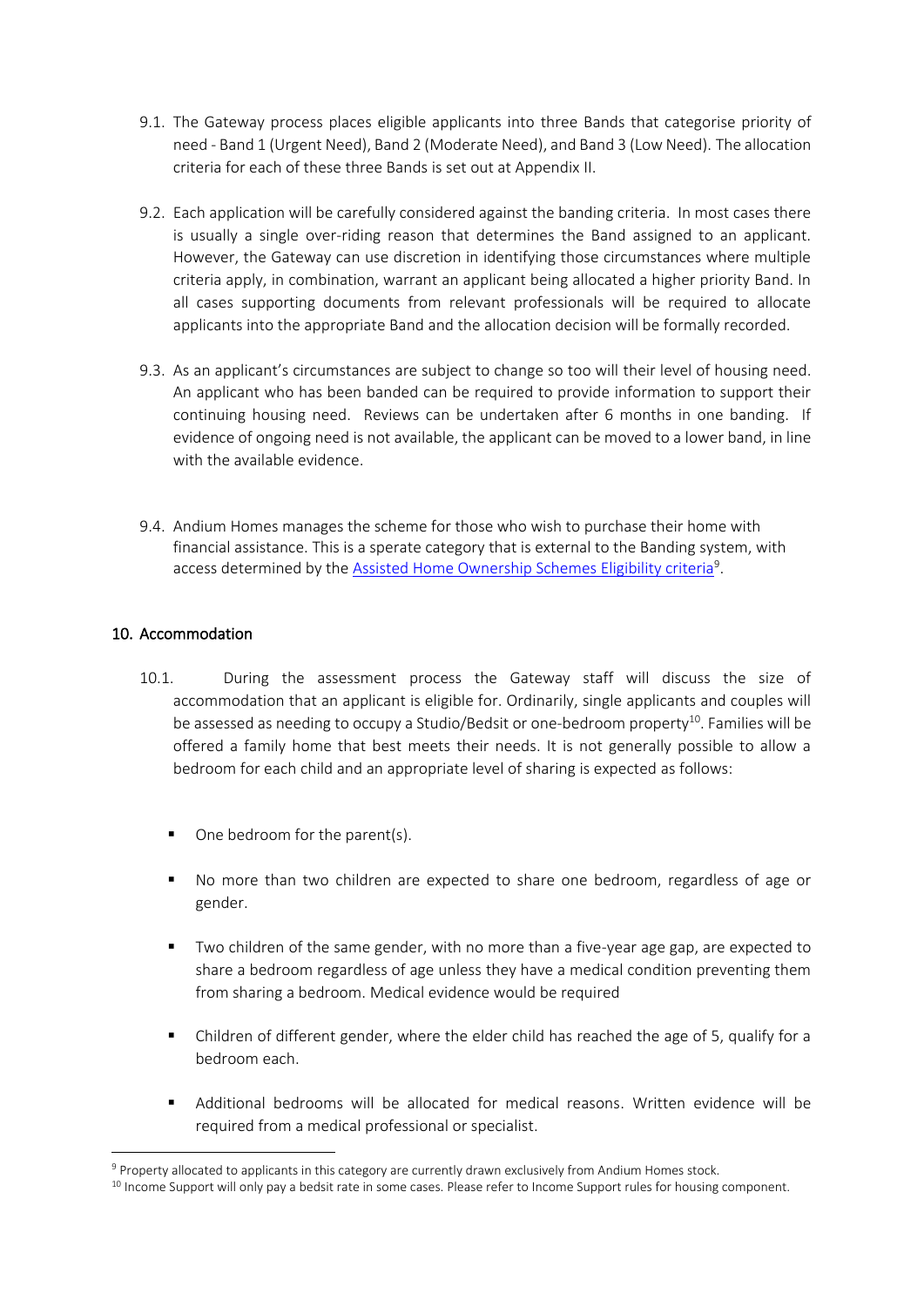- 10.2. Should an applicant believe their circumstances fall outside these guidelines and require additional bedrooms they should raise this during the assessment period. Supporting information from professionals will be required as appropriate.
- 10.3. Properties allocated are generally let unfurnished, without carpets, curtains, white goods etc. Applicants are therefore encouraged to consider this additional financial burden when they are budgeting for their move. In some cases, assistance is available by way of a loan from Income Support that must be paid back on an affordable weekly basis. If an applicant believes they will require this financial support, they should seek confirmation from Income Support about their eligibility for the loan before they accept an offer of accommodation.

#### 11. Offer of Accommodation

- 11.1. Once an applicant has been accepted onto the Gateway waiting list (and allocated a Gateway number) they can choose to express an active interest in Choice-Based Lettings (through Andium Homes) or can choose to wait until housing providers (the Housing Trusts) are able to make an offer of accommodation.
- 11.2. An applicant should not turn down accommodation that is assessed by the Gateway to be appropriate for their needs without good reason. If the Gateway does not consider the reason given for turning down accommodation to be justifiable, the applicant could be removed from the waiting list or moved to a lower priority Band. This stipulation also applies to existing social tenants requesting transfer.
- 11.3. Once on the Gateway waiting list applicants should do all they can to avoid the need for social housing before they have secured a property from a housing provider. For example, if an existing lease is about to expire it is worth asking the landlord if an extension is possible. Similarly, if an applicant is due to be evicted, they should advise their landlord that they have registered for social housing and ask if the eviction process can be delayed. Citizens Advice Bureau can be contacted for more information.
- 11.4. The Social Housing rents policy requires that social housing rents are set up to a maximum of 80% of market equivalent for each property. If an applicant cannot afford the rent set, they should contact Customer and Local Services to see if they can access income support for the size/type of property they are registered for. This advice should be sought before accepting an offer of accommodation to prevent/reduce the build-up of rent arrears.

#### 12. Change in Circumstances

- 12.1. **Applicants:** An applicant must notify the Gateway immediately of any changes to their circumstances. Some examples are:
	- A change of address
	- A significant change in a medical condition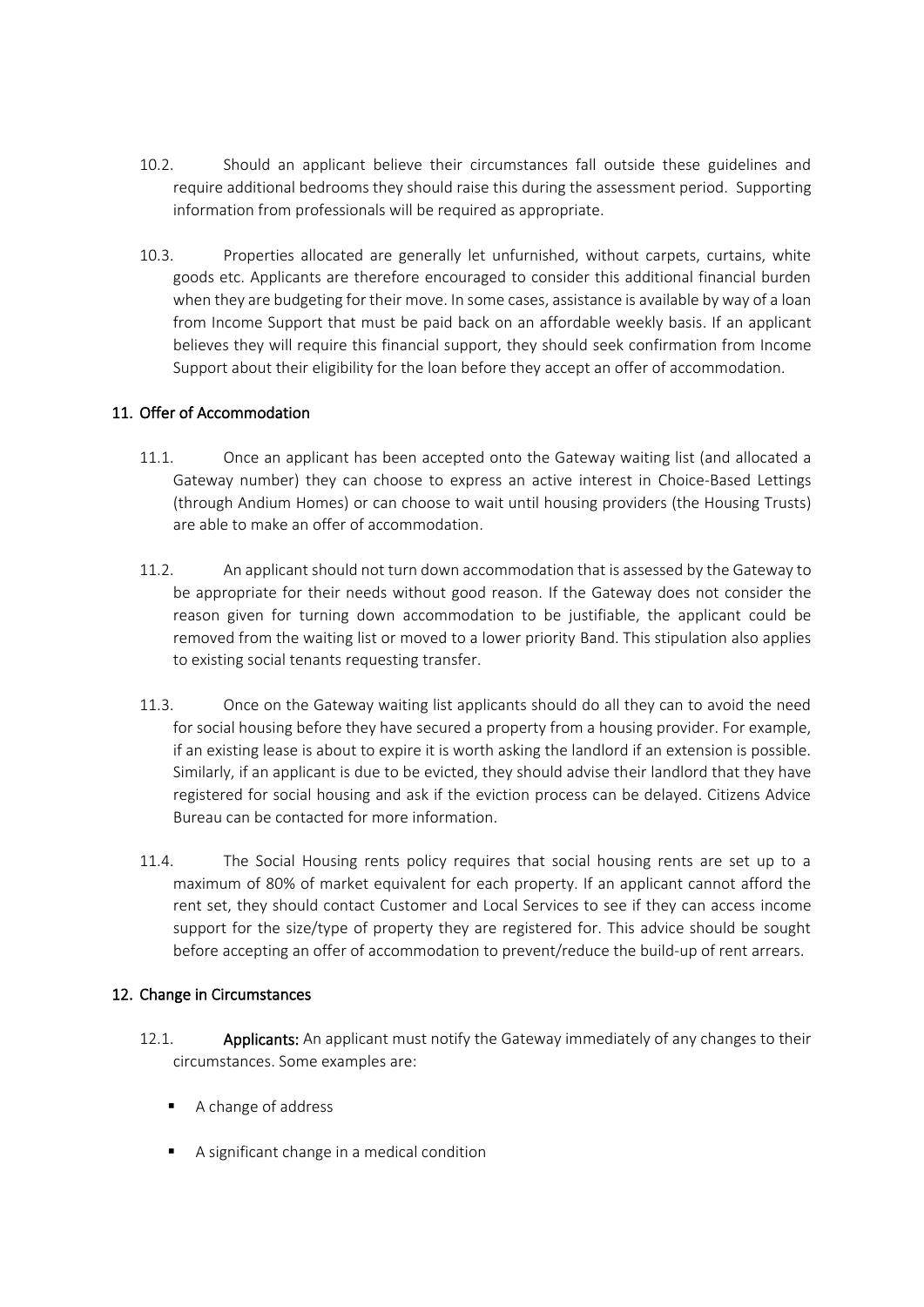- Threat of homelessness
- Increase or decrease (actual or anticipated) in the size of household
- Change in relationship or marital status
- An increase in income beyond the income limit (see section 4.3)
- Acquisition of property
- A substantial increase in savings (see Savings, section 5.1)
- New pets
- 12.2. An applicant will be required to submit evidence for any re-assessment process. The Band allocated to an application (and therefore waiting time) may change depending on the change of circumstances. If an applicant moves into a higher Band their application date will be the date that the Gateway was first notified (or evidence submitted) of the change of circumstances. Alternatively, if an applicant moves into a lower Band, then the application date will revert to the original date of their Gateway application. Applications will generally be reviewed on an annual basis. An update form will be sent to applicants to capture any change of circumstances.
- 12.3. Failure to notify the Gateway of a significant change in circumstances could result in the cancellation of an application.
- 12.4. Tenants: Some change of circumstances criteria (as set out above) may apply to existing social housing tenants applying to transfer. Tenants should notify the Gateway and supply evidence as needed. The Gateway will evaluate what is appropriate on a case-by-case basis.

#### 13. Standards of Behaviour

- 13.1. Applicants who are found to have provided false information deliberately, or who have withheld important information deliberately, that would have had a material effect on their application, could have their application cancelled or be removed from the Gateway list.
- 13.2. Jersey's social housing providers and their tenants have a right to expect certain standards of behaviour. The Gateway and social housing providers will consider any evidence that comes to light of a history of unacceptable behaviour by an applicant (or members of their household) that indicates that they would not be able to comply with tenancy obligations. This could lead to an applicant being removed from the Gateway list. With respect to existing tenants, social housing providers have the right not to renew a tenancy on grounds of unacceptable behaviour.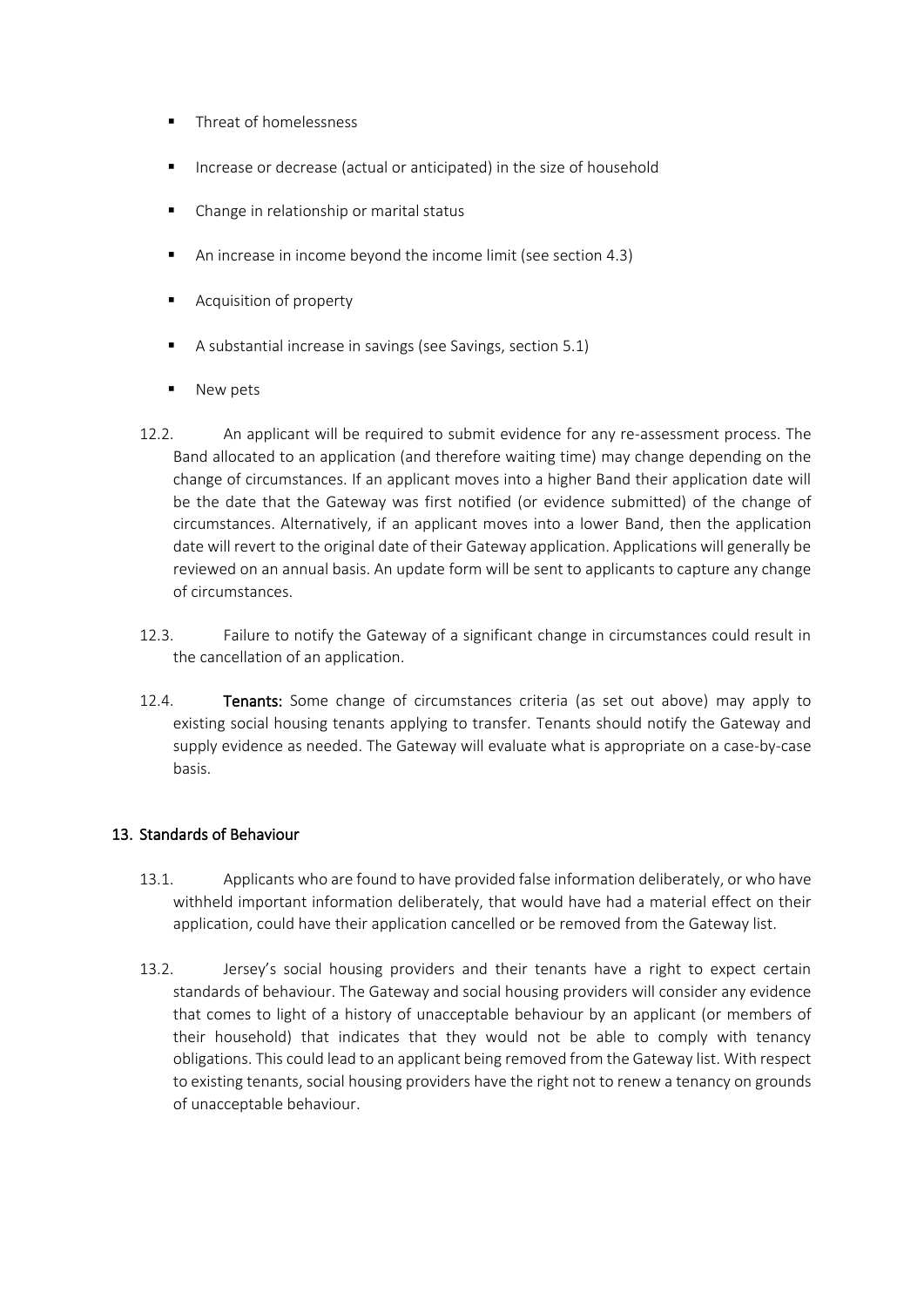- 13.3. Unacceptable behaviour relates to both current and former tenancies and apply no matter who the landlord is, when the behaviour happened or what type of tenancy was held. Some examples of unacceptable behaviour include but are not limited to:
	- Causing deliberate damage to a property.
	- Causing anti-social behaviour such as nuisance to neighbours, discriminatory behaviour or harassment, violence or intimidation to the community or social housing staff.
	- Providing false information to the Gateway or social housing providers or contriving personal circumstances to improve banding.
	- Serious rent arrears.
	- Eviction from hostel or temporary accommodation.
- 13.4. Applicants disqualified from social housing on grounds of their behaviour, or former tenants who have not had their leases renewed, will not be allowed to reapply to the Gateway for a minimum period of 12 months. In exceptional circumstances Gateway staff may exercise discretion on the duration, subject to confirmation from a senior officer holding delegated responsibility on behalf of the Minister or, in the most unusual cases, by the Minister.
- 13.5. During the period of disqualification applicants or former tenants should be able to demonstrate that they are able to conduct themselves responsibly. With respect to serious rent arrears (from any type of tenancy), the disqualified individual will need to have entered an agreed repayment plan and adhered to it for a minimum period of 6 months.

## 14. Right of Appeal

- 14.1. An applicant or existing social tenant has the right to ask for a review of any decision made under this eligibility criteria with which they do not agree $11$ . Some examples are:
	- Rejection of an application for social housing or transfer request on grounds of not meeting eligibility criteria.
	- Allocation by the Gateway to Band that is not considered to be appropriate.
	- The cancellation of an application for any reason or as set out in section 13.
	- **EXECT** Circumstances that an applicant believes should be considered as an exception (see section 7.1).
- 14.2. The review must be requested within 28 days of the gateway decision and must include the reason for the review.

<sup>&</sup>lt;sup>11</sup> The Gateway appeals process does not apply to the social housing providers who each have their own review procedures concerning allocation decisions.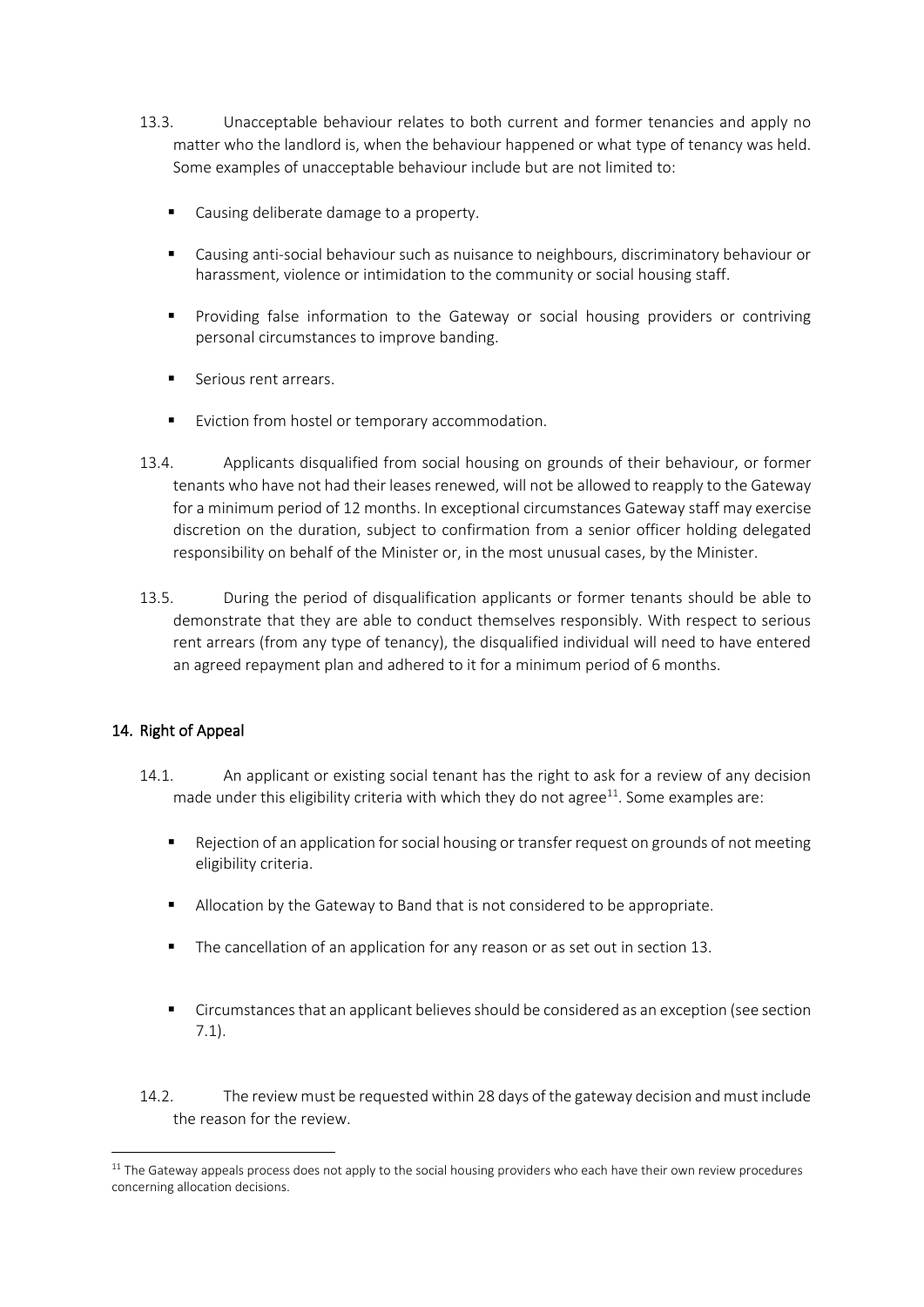14.3. Requests for review should be submitted in writing to the Gateway (contact details are set out in Appendix III). All requests will be reviewed by a more senior officer within Customer and Local Services. Where a decision sits outside the Gateway guidelines, this will be considered by an officer acting under delegated authority from the Minister, or by the Minister.

Senior Policy Officer Strategic Policy, Planning and Performance 1 April 2022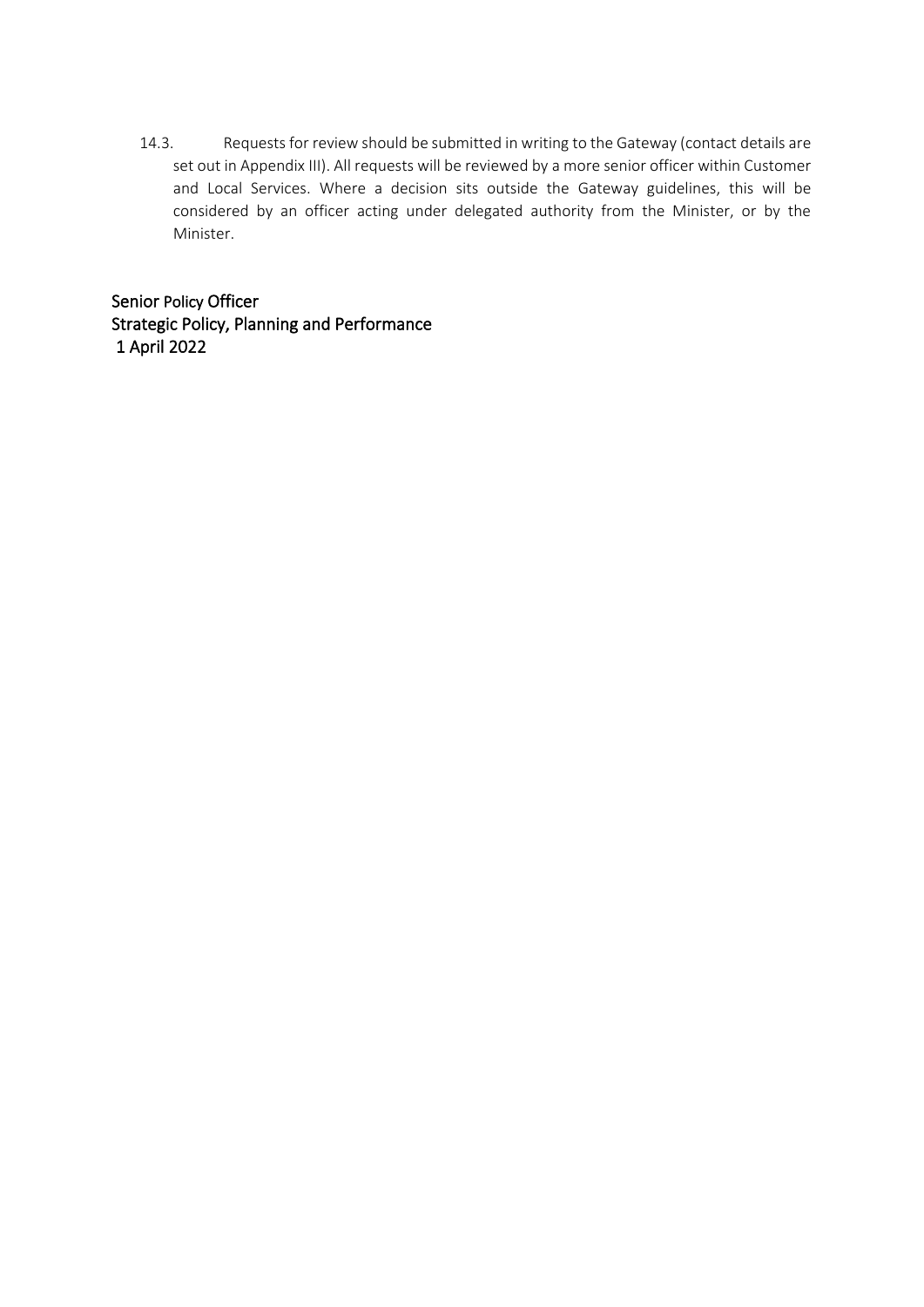# Appendix I

## Household Income limits as of 1 April 2022

| Number of dependent children | Maximum gross annual income |                 |
|------------------------------|-----------------------------|-----------------|
|                              | Single applicant            | Joint applicant |
| None                         | £23,000                     | £35,900         |
| 1 child                      | £45,100                     | £49,700         |
| 2 children                   | £54,400                     | £59,000         |
| 3 or more children           | £59,700                     | £64,400         |

Gateway income limits are the same as those applied by Income Support (IS) and will keep pace with any changes applied to IS income limits.

## APPENDIX II

| Banding System for Social Rental Accommodation in Jersey |               |                                                                                                                                                                                                                                                                                                                                                                                                                                                                                                           |  |  |
|----------------------------------------------------------|---------------|-----------------------------------------------------------------------------------------------------------------------------------------------------------------------------------------------------------------------------------------------------------------------------------------------------------------------------------------------------------------------------------------------------------------------------------------------------------------------------------------------------------|--|--|
| Band                                                     | <b>Need</b>   | Types of Applicant                                                                                                                                                                                                                                                                                                                                                                                                                                                                                        |  |  |
| $\mathbf{1}$                                             | <b>URGENT</b> | Homeless:<br>Sleeping on the streets or in non-permanent<br>about<br>to face<br>accommodation<br>or<br>these<br>circumstances. Anyone in this category should<br>engage with relevant social services.<br>Of no fixed address with no choice but to rely on<br>٠<br>the goodwill of others for somewhere to live.<br>Is 'sofa surfing' - frequently having to change<br>٠<br>address. This is distinct from living with friends or<br>relatives.                                                          |  |  |
|                                                          |               | Has no right to stay in current accommodation e.g. staying<br>with friends or family<br>Staying in a hostel or shelter type accommodation<br>Under eviction notice (court order in place) through no<br>fault of the applicant.<br>In tied accommodation (linked to employment) where<br>employment has come to an end<br>Unable to live in or return to present accommodation<br>because of an urgent medical condition(s). Written<br>confirmation from appropriate health professional is<br>required. |  |  |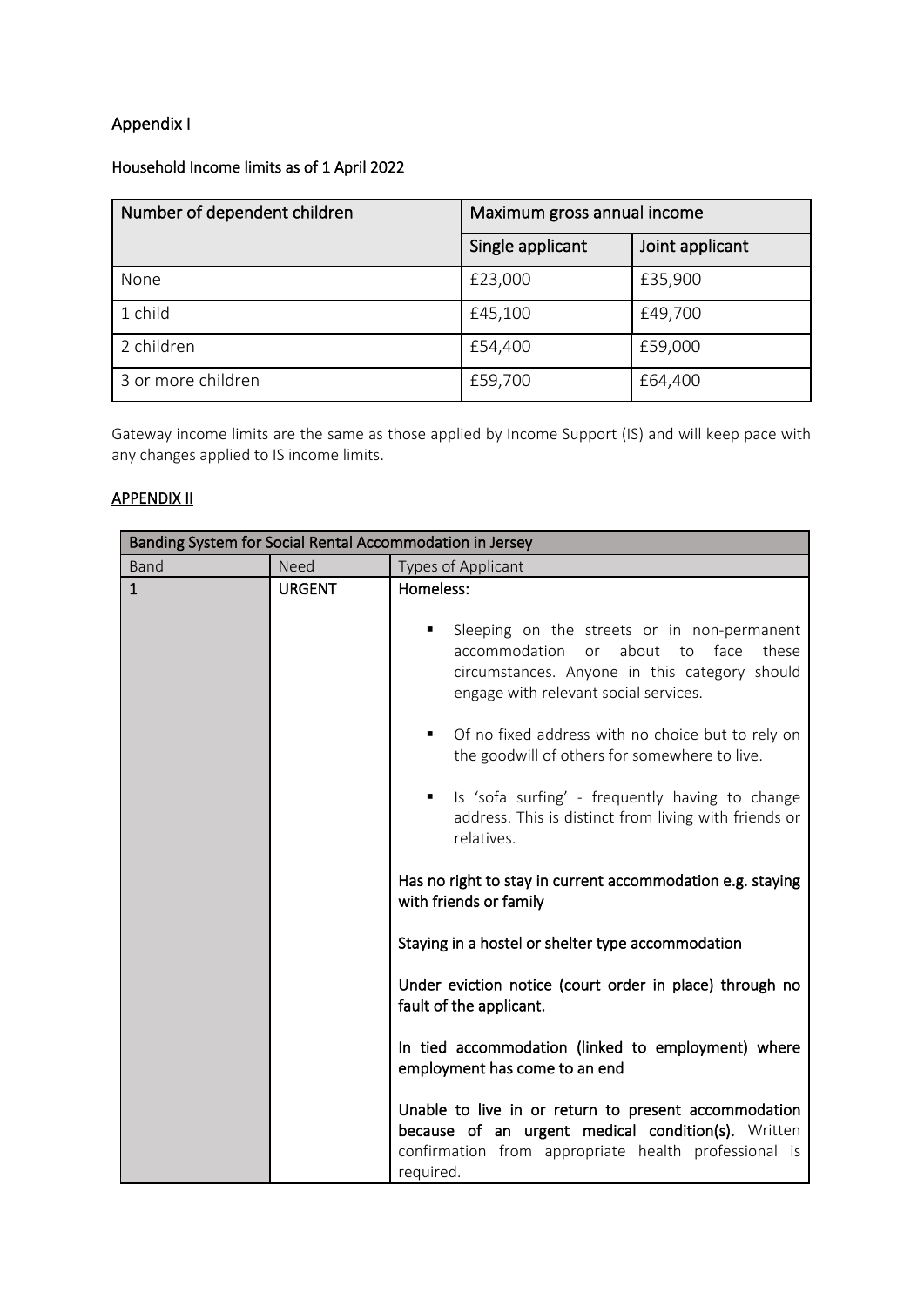|                |                 | Forced to live apart from family because current<br>accommodation is unsuitable.                                                                                                                                                                                     |
|----------------|-----------------|----------------------------------------------------------------------------------------------------------------------------------------------------------------------------------------------------------------------------------------------------------------------|
|                |                 | Present accommodation subject to serious overcrowding.                                                                                                                                                                                                               |
|                |                 | Social Housing tenant whose landlord needs them to<br>transfer imminently as the existing property is required for<br>significant repair work, refurbishment, redevelopment or<br>disposal.                                                                          |
|                |                 | Safeguarding issues e.g. domestic abuse. Concerns should<br>have been raised with the appropriate authorities with<br>supporting evidence.                                                                                                                           |
|                |                 | Existing tenant elects to 'down-size' to address under-<br>occupation and better meet housing needs.                                                                                                                                                                 |
|                |                 | Requiring multi-agency supported housing. Applicants<br>referred through this pathway fall within a separate<br>'Supported Housing Band' that is managed through Andium<br>Homes (see Section 9.2). Applicants in this Band are classed<br>as Band 1 on the Gateway. |
|                |                 | Either serving or former members of the UK Armed Forces.                                                                                                                                                                                                             |
| $\overline{2}$ | <b>MODERATE</b> | Subject<br>to<br>housing<br>standards<br>poor<br>existing<br>in.<br>accommodation.                                                                                                                                                                                   |
|                |                 | Experiencing moderate overcrowding problems e.g.<br>opposite gender children sharing a room if there is an age<br>gap of five or more years, or more than two children in one<br>room.                                                                               |
|                |                 | Present accommodation does not fully meet needs<br>associated with ongoing medical condition. Written<br>confirmation from appropriate health professional is<br>required.                                                                                           |
| 3              | <b>LOW</b>      | Not eligible for Band 1 or 2.                                                                                                                                                                                                                                        |

## APPENDIX III

You can contact the Gateway and the social housing providers using the following addresses:

| Housing provider name | Affordable Housing Gateway  |
|-----------------------|-----------------------------|
| Phone number          | 01534 448944                |
| Address               | Customer and Local Services |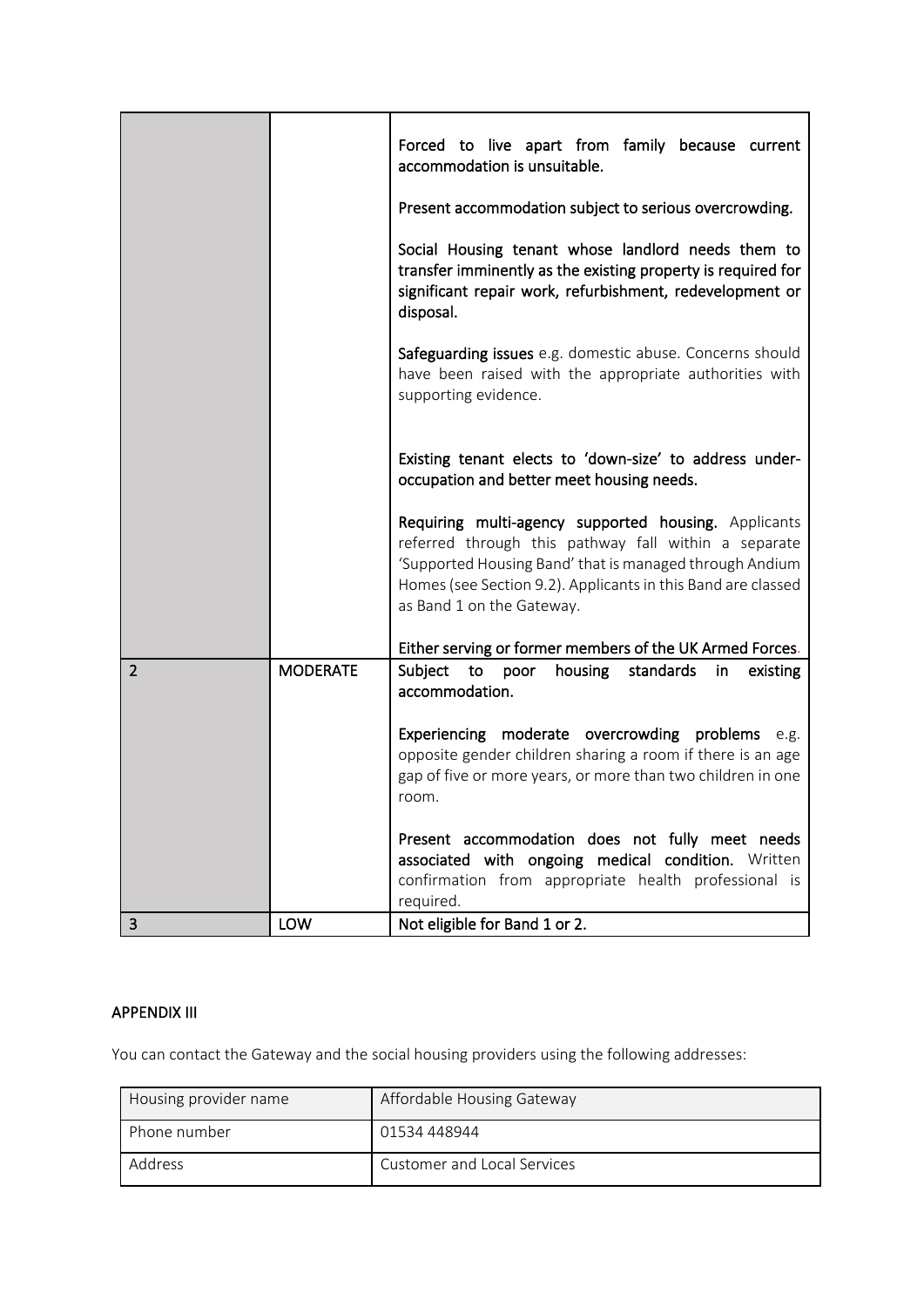|         | PO Box 55                                                  |
|---------|------------------------------------------------------------|
|         | La Motte Street                                            |
|         | St Helier                                                  |
|         | JE4 8PE                                                    |
| Email   | hsggateway@gov.je                                          |
| Website | https://www.gov.je/Home/RentingBuying/ApplicationAllocatio |
|         | n/Pages/HowToApply.aspx                                    |

| Housing provider name | Andium Homes Limited |
|-----------------------|----------------------|
| Phone number          | 01534 500700         |
| Address               | 33-35 Don Street     |
|                       | St. Helier           |
|                       | JE2 4QT              |
| Website               | www.andiumhomes.je   |

| Housing provider name | Christians Together in Jersey Housing Trust (CTJ) |        |           |
|-----------------------|---------------------------------------------------|--------|-----------|
| Phone number          | 01534 507777                                      |        |           |
| Address               | Voisin                                            | Hunter | Ltd.      |
|                       | One                                               |        | Esplanade |
|                       | St.                                               |        | Helier    |
|                       | JE2 3QA                                           |        |           |
| Website               | www.ctjhousingtrust.org.je                        |        |           |

| Housing provider name | F.B. Cottages Housing Trust / Clos de Paradis Housing Trust |        |           |
|-----------------------|-------------------------------------------------------------|--------|-----------|
| Phone number          | 01534 507777                                                |        |           |
| Address               | Voisin                                                      | Hunter | Ltd.      |
|                       | One                                                         |        | Esplanade |
|                       | St.                                                         |        | Helier    |
|                       | JE2 3QA                                                     |        |           |
| Website               | N/A                                                         |        |           |

| Housing provider name | Jersey Homes Trust |
|-----------------------|--------------------|
| Phone number          | 01534 750200       |